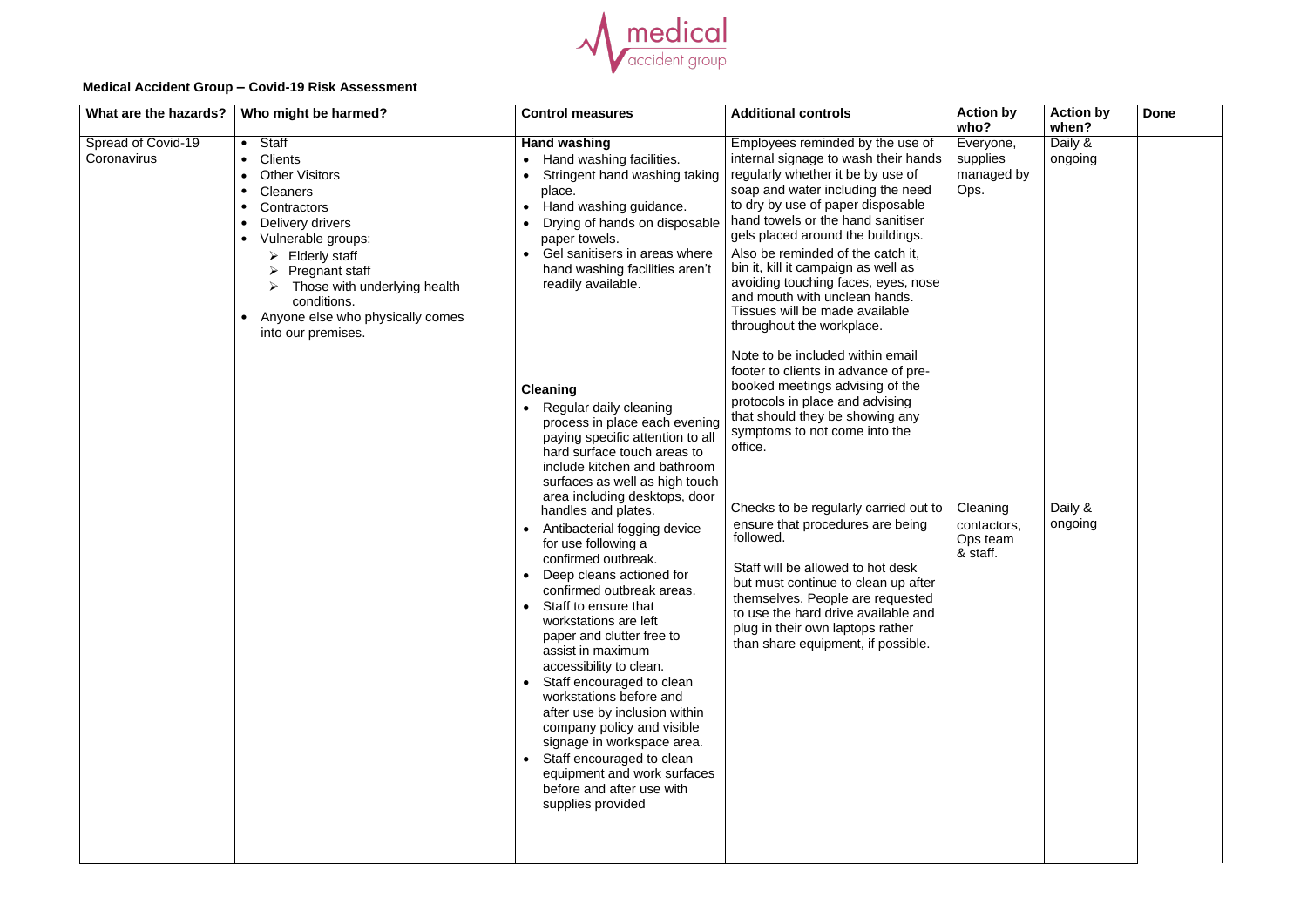

| What are the hazards? | Who might be harmed? | <b>Control Measures</b>                                                                                                                                                                                                                                                                                                                                                                                                                                                                                                                                                   | <b>Additional controls</b>                                                                                                                                                                                                                                                                                                                                                                                                                                                                                   | <b>Action by</b><br>who?                        | <b>Action by</b><br>when?                                               | <b>Done</b> |
|-----------------------|----------------------|---------------------------------------------------------------------------------------------------------------------------------------------------------------------------------------------------------------------------------------------------------------------------------------------------------------------------------------------------------------------------------------------------------------------------------------------------------------------------------------------------------------------------------------------------------------------------|--------------------------------------------------------------------------------------------------------------------------------------------------------------------------------------------------------------------------------------------------------------------------------------------------------------------------------------------------------------------------------------------------------------------------------------------------------------------------------------------------------------|-------------------------------------------------|-------------------------------------------------------------------------|-------------|
|                       |                      | • Antibacterial wipes, spray and<br>one-use disposable cloths<br>available at cleaning stations<br>within all work areas.<br>• Additional regular daily cleaning<br>of high touch areas to include<br>door handles and copier sites to<br>be undertaken.                                                                                                                                                                                                                                                                                                                  |                                                                                                                                                                                                                                                                                                                                                                                                                                                                                                              |                                                 |                                                                         |             |
|                       |                      | <b>Ventilation</b><br>Air conditioning systems are in<br>place with regular service<br>programmes.                                                                                                                                                                                                                                                                                                                                                                                                                                                                        | Where possible open windows to<br>allow a flow of air through the office<br>space along with keeping doors that<br>aren't fire doors open.                                                                                                                                                                                                                                                                                                                                                                   | <b>Ops</b><br>Management<br>team &<br>everyone. | 6 monthly air<br>con servicing<br>& daily for<br>window<br>ventilation. | Ongoing     |
|                       |                      | We will regularly inspect the offices<br>to identify any poorly ventilated<br>spaces or areas of congestion.                                                                                                                                                                                                                                                                                                                                                                                                                                                              | We will check levels of CO2 build-<br>up to help identify poorly<br>ventilated areas. If we detect a<br>concentration of above 1500ppm<br>(parts per million) we will take<br>action to address.                                                                                                                                                                                                                                                                                                             | Everyone                                        | Immediate &<br>ongoing                                                  |             |
|                       |                      | <b>Social Distancing</b><br>Social distancing no longer applies<br>but we will continue to reduce<br>contact points to protect our staff.<br>Desk screen installed on most<br>desks to provide protection for<br>face to face seating.<br>Adding flexibility to start and<br>finish times to allow staggered<br>working in line with Smart<br>Working.<br>Taking steps to ensure<br>separate entrance and exits to<br>workspace to avoid close<br>contact when passing.<br>Placing of screen in Reception<br>areas.<br>One-way system to be adopted<br>where practicable. | There will be not set limits on<br>internal meetings, but staff should<br>continue to restrict numbers in<br>meeting held indoors (using<br>judgement to avoid over-crowding).<br>Although there will be no restrictions<br>on clients entering the premises, we<br>will continue to encourage the use of<br>face masks when you are with<br>people you normally don't meet with<br>(unless socially distanced).<br>Central texting system to<br>record visitors to the office and<br>their contact details. |                                                 |                                                                         |             |